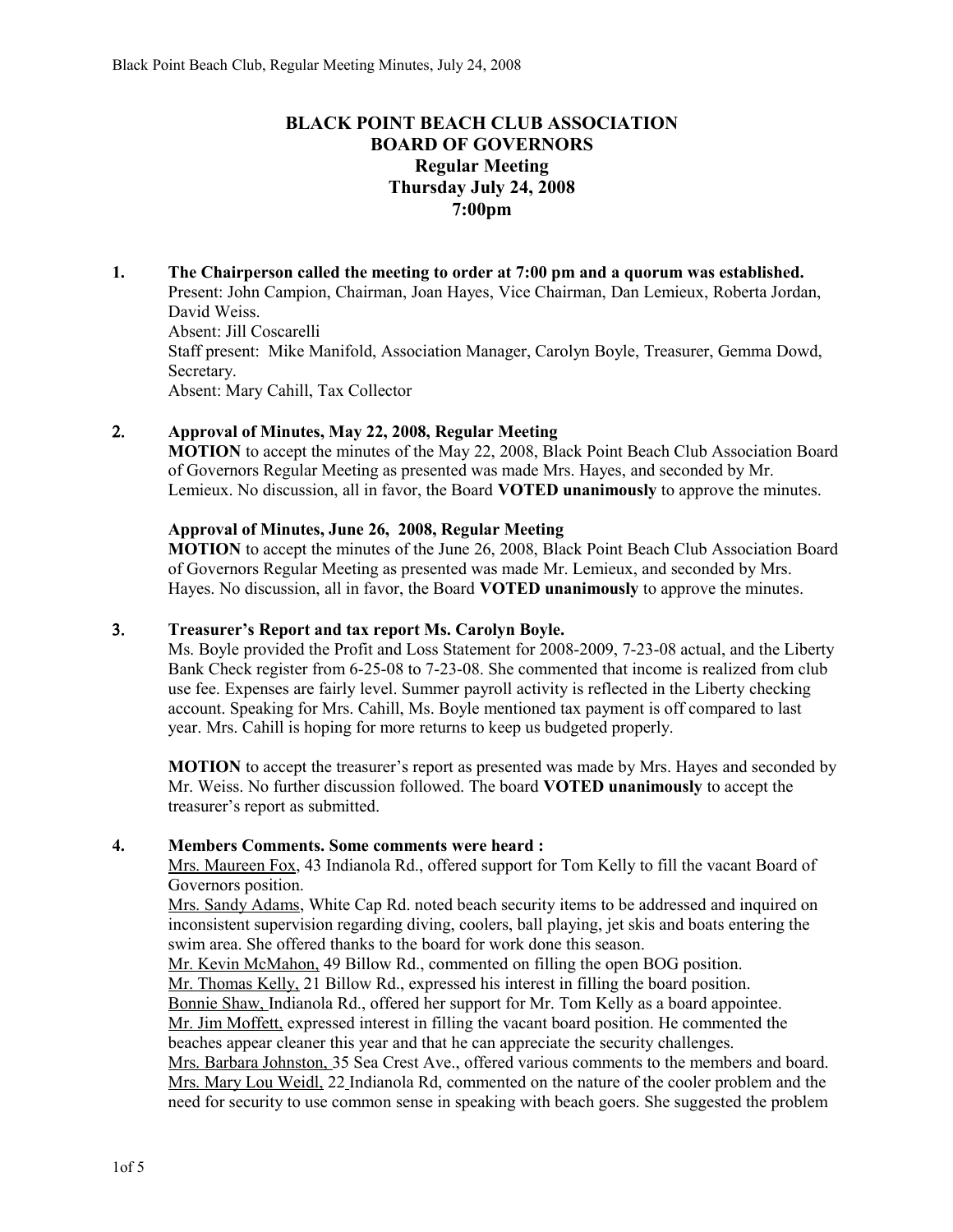may be interpreted too literally so as to restrict mothers with child snacks and water or other members with discreet snacks in the manner you would restrict for picnic or beer.

Mr. Campion thanked members for comments and closed this portion of the meeting.

### **5. Chairperson's report and Correspondence, Mr. Campion**

Mr. Campion reported that Mr. Mike Mullin has been hired as the new Zoning Officer. He may be contacted by calling the club house zoning line (860)739-1848 or on his cell phone (860)-912- 3447. His email is m2fission@msn.com. Please visit the Black Point Beach Club website and contact list at http://www.blackpointbeachclub.com for more information.

Mr. Campion identified correspondence he has received by mail and the website from members. Topics include:

- water and beach conditions at south beach,
- real estate advertising,
- praise for the new beach security,
- lack of consistent access at the White Cap parking lot and noise in the same area.
- Four (4) solicitations were received for appointment to the open BOG position.
- Letters of support were sent for board nominees and voices of concern over the process
- Mrs. Vaninni returned a right of way reimbursement check for \$50.00 asking it be placed in the Cahill Scholarship fund.
- Mr. Campion noted that there are openings on the zoning and ZBA boards and asked members to consider appointments for the August meeting.

Mr. Campion asked the board to discuss the position vacancy in agenda item #10.

### **6. Charter Revision Commission**

Mr. Campion thanked the members of the Charter Commission for completing the task of providing a revision to be voted by the membership. Copies of the transcript were sent to the board and the public. Members include Mrs. Maureen Fox, Mrs. Joanne Diresta, Mr. Tom Hayes, Mr. John Shea and Mr. John Campion. Some discussion followed to clarify written language and information. Mrs. Joan Hayes thanked the committee for all their hard work and Mr. David Weiss thanked them for the fact sheet provided. Mr. Campion asked for a motion to hold a public hearing.

MOTION by Mrs. Hayes and seconded by Mrs. Jordan The Black Point Board of Directors shall hold a public hearing on the Proposed Charter Amendment Draft on August 7, 2008 to be immediately followed by a special session of the BOG to consider and act on the draft recommendations of the Charter Revision Commission. No further discussion, all in favor, none opposed, **VOTE unanimous.**

### **7. Manager's Report, Mr. Manifold**

Mr. Manifold reported on activity to the board and provided a written statement:

- DEP discussion regarding stones on the beach with the Bollo family
- Swim markers and buoys have not been placed according to expectations. Mike is working with H. S. Plaut to correct current and future problems. The beach cleaning has received positive comments from members.
- Jet Skis have been coming into the Sea Breeze beach. Security has been asked to make correction of this problem the highest priority. DEP and police have been notified.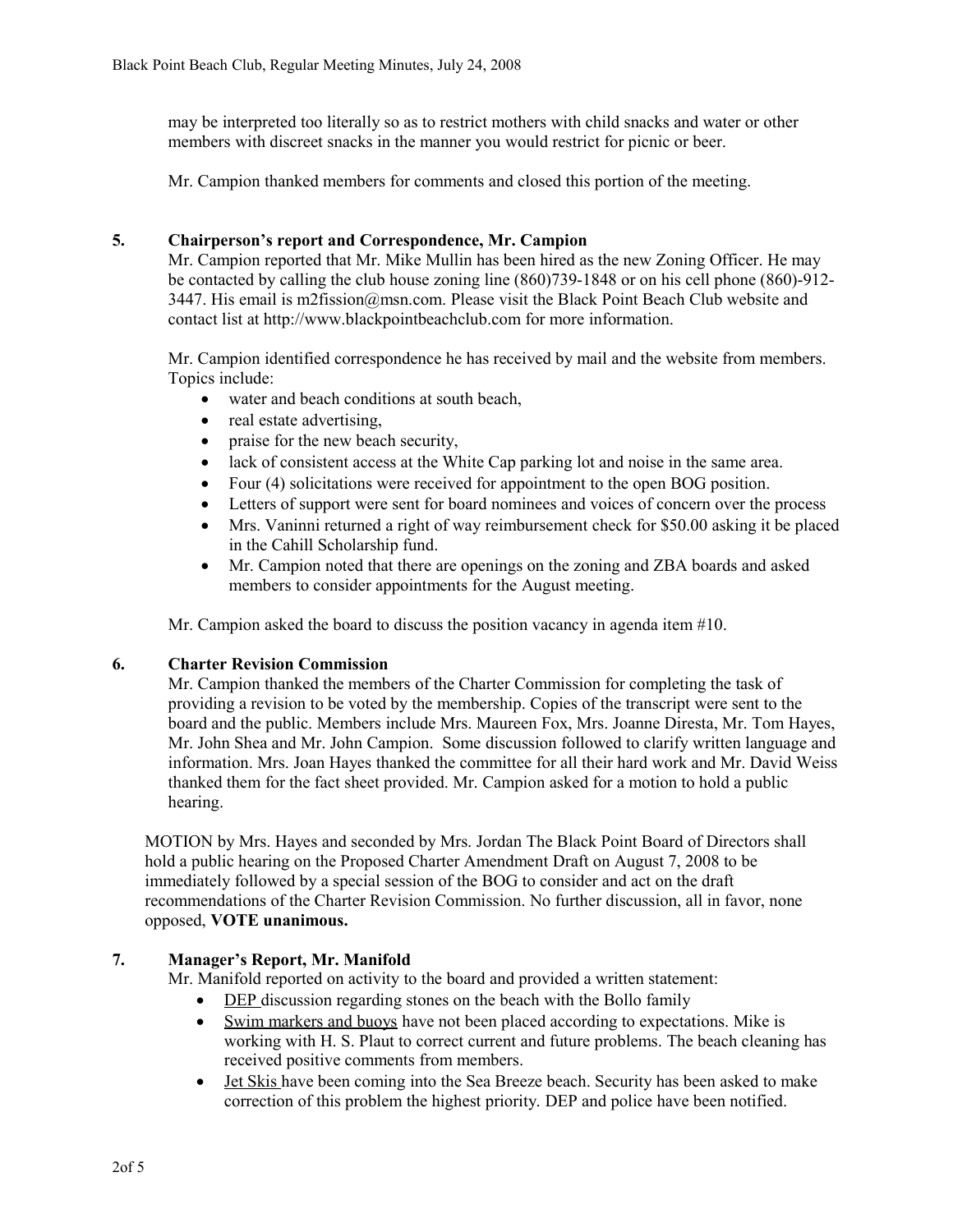- Clubhouse repair is scheduled for the ladies room bathroom, front door and water fountain. Work on the lot next to the club is scheduled for first week in August.
- BOARD ACTION REQUESTED to give beach security some discretionary authority in response to coolers and snacks on the beach. The main problem is picnicking and alcohol, but the rule can be interpreted to eliminate all forms of family provided water and snacks, which is not the intent.
- Rec Program has been extremely well received and attended.
- Complaints on the beach have been centered around misplaced bouys and the rules regarding enforcement of food and coolers.
- Clay courts have been complimented and in good condition, despite rain water.
- Pot hole at boat launch has been repaired.
- New lights for basket ball court a lift truck is being sought to replace burned out bulbs
- Bonfire was well attended and successful
- Parking lot unlocking has been erratic. Mike will have a guard lock at night and beach cleaning staff unlock in the morning. Noise has been reported by a neighbor.
- Movies on the beach Thanks to Tom and Joan Hayes and Jordan Flomm for doing the movies on the beach for a popular and fun evening.
- Molding was secured to the boat ramp to eliminate slipping
- Trespass/ authority Mike and Mary met with the state police to discuss a fishing trespass problem on the beach during 4<sup>th</sup> of July after BPBC security, fire dept and police had questions of beach sovereignty regarding a trespasser. Some discussion followed.

Board discussion and comments followed on the topics above and including comments:

- Mrs. Jordan asked about Club supply budget for purchases and reimbursement to a member. Carolyn Boyle stated that an association member had been reimbursed.
- Mr. Weiss asked if the boat float and lines are set with GPS coordinates. Mr. Manifold and Mr. Campion noted there are approved map markings, but not coordinates ant that the maps are from different time periods.
- Mr. Weiss asked about cleaning rocks on South Beach (SB). He offered comments on the use of the boat beach by SB members for swimming. This conflicts with boaters in a possibly difficult way, but ironically is the rock free SB area and people gravitate toward it for wading and swimming. However, bathers are not giving way to boats. Some discussion followed.
- Comments made regarding boats at main beach and security responses.
- Comment regarding first aid kit or equipment and liability: call 911 for best response.
- Mrs. Hayes suggested common sense and discretion should be maintained by members and security alike in regard to coolers, she suggested Mr. Manifold might review the beach guidelines in question and present changes to the board for review.
- **8. Tax Collector's report,** Mr. Campion noted Mrs. Cahill has 114 properties owing taxes and asks for remittance to her via the PO Box 715 or to be placed in her house BP mail box.

# **9. Committee Reports**

 **Social**. Mrs. Hayes, Mrs. Coscarelli, Mr. Weiss Mrs. Hayes provided a report for the Social Committee and briefed the board on numerous activities and ideas. The board purchased an insured data projector for \$468.00 over the internet.

 Movies on the beach were a hit, 150 people attended. The starting time was shifted to 8:30pm waiting for darkness. It was decided in the future to offer an earlier 7pm showing at the clubhouse for younger children.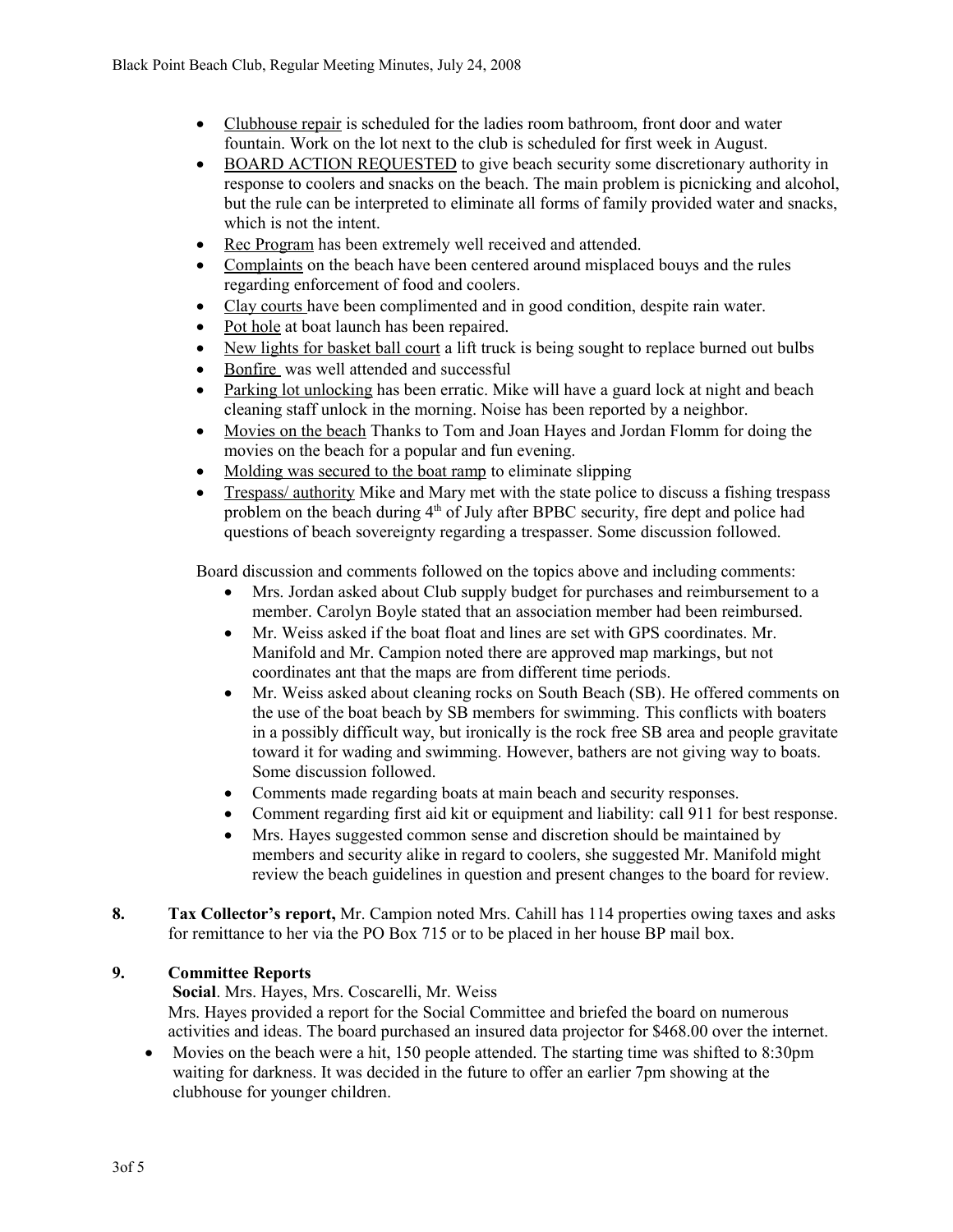• The sound will be better amplified; Mrs. Coscarelli Mr. Lemieux will help.

A meeting was held at Hayes' home on July 17 at 4pm to discuss new social items for the club. Mr. Peter Diresta attended. Suggestions follow:

- Make the Murder Mystery event, scheduled for Aug. 2 at the clubhouse, an annual event under the auspices of the social committee. Also add to the Social Committee the "Fall Social" and "Spring Fling" dances.
- Revive the Tennis Tournament
- Bocce Courts, add courts to the area near the clubhouse recently cleared.
- Include more parade marching and Rec club groups in the  $4<sup>th</sup>$  of July parade.
- Keep the Pasta Dinner.
- Start a Men's club cards, sports, trips, meeting at the club house.
- Afternoon activities at the club, Mahjong, bridge, etc.
- Christmas Carol Sing should be an annual event. Mrs. Coscarelli suggested to detail a "dine-around" for next summer
- Mrs. Hayes supports the idea of yoga or aerobics before club.
- Mr. Weiss would like to see more water sport activity with kayak or sailboats.

**MOTION** to include the Murder Mystery Dinner and the Fall Social under the Black Point Board Social committee was made by Mr. Weiss and seconded by Mrs. Hayes. No further discussion, all in favor, none opposed, **VOTE unanimous.**

# **Capital Improvement**

Dan Lemieux

- The Kayak Dock review is in place and they are seeking to get approval to install a dock next spring.
- In addition some consideration is needed to address the approximately 40 ft. of marsh walkway to reach the dock.
- Basketball backboards and rims have been donated from Mitchell College and will be placed on the court.
- Wish list: Bocce court /horseshoe pit; storage shed for swim and anchor gear that is damaged by rough storage and weather each year; repair of the hard tennis court surface
- Generate funds for improvement.
- Mr. Campion noted the DEP "Beach Nourishment" program may in some way allow for improvements to South beach could be investigated.
- Mr. Weiss asked about the construction of a jetty at South beach.

# **10. Board Vacancy**

Mr. Campion addressed the members and board regarding the vacancy to be filled following Mr. McKirdy's resignation from the Board of Governors. In June the board decided to solicit interested parties and placed a note in the Black Pointer and on the website. Mr. Campion noted the Charter in Section 6, indicates the board may appoint a person to fill a vacancy. The minutes he reviewed, back through 1950, did not show a consistent response to this type of situation with the position often left vacant until the annual meeting.

Mr. Campion asked to defer appointment until the annual membership meeting in May. He opened comments from the board. Some board discussion followed.